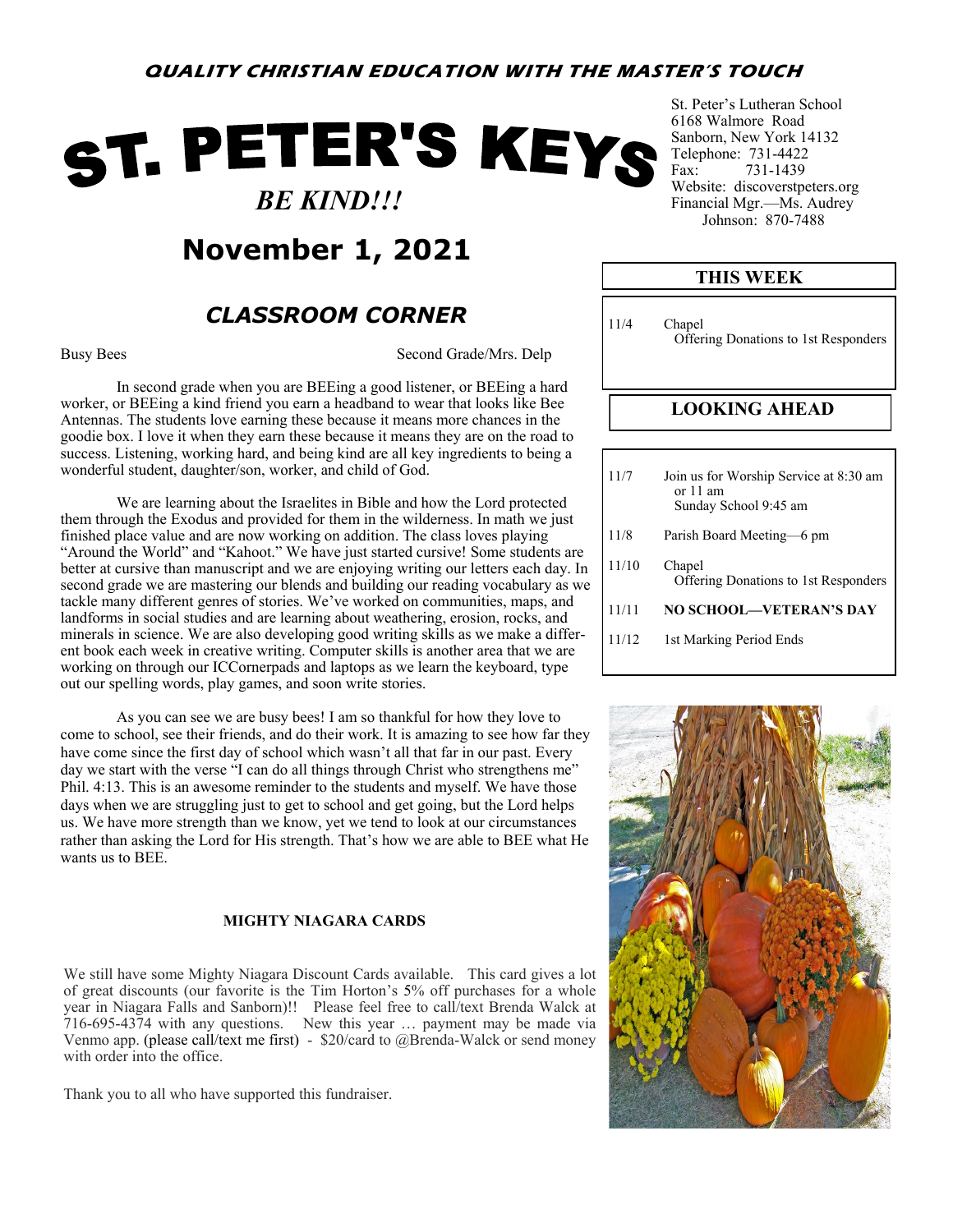#### **PICTURE RETAKES**

Picture Retake Day is Tuesday, November 23rd. If your child had their picture taken on October 6th, you should have received these photos or an "It's Not Too Late To Order" Card. If you would like a retake, please have your child bring in the picture package or card on Picture Retake Day.

If you have any questions, please contact INTER-STATE.COM/ORDER.

#### **CHIAVETTA'S CHICKEN BBQ**

Thank you to all who supported our Chicken Barbecue last week.

Thanks to all who worked hard to make this a successful event. We really appreciate your kindness.